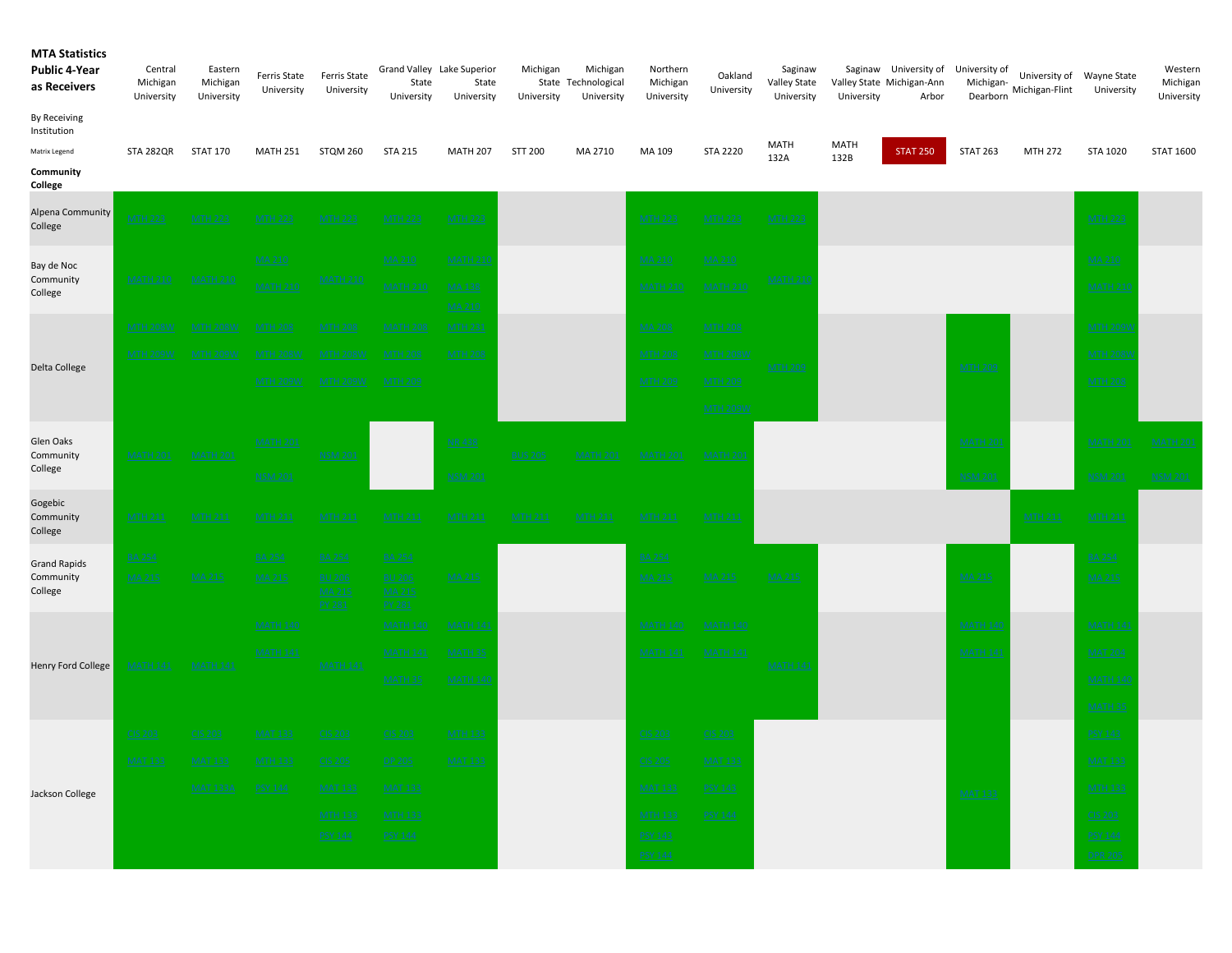| <b>MTA Statistics</b><br><b>Public 4-Year</b><br>as Receivers | Central<br>Michigan<br>University | Eastern<br>Michigan<br>University | Ferris State<br>University | Ferris State<br>University         | Grand Valley Lake Superior<br>State<br>University | State<br>University           | Michigan<br>University | Michigan<br>State Technological<br>University | Northern<br>Michigan<br>University | Oakland<br>University              | Saginaw<br>Valley State<br>University | University  | Saginaw University of University of<br>Valley State Michigan-Ann<br>Arbor | Michigan-<br>Dearborn | Michigan-Flint | University of Wayne State<br>University | Western<br>Michigan<br>University |
|---------------------------------------------------------------|-----------------------------------|-----------------------------------|----------------------------|------------------------------------|---------------------------------------------------|-------------------------------|------------------------|-----------------------------------------------|------------------------------------|------------------------------------|---------------------------------------|-------------|---------------------------------------------------------------------------|-----------------------|----------------|-----------------------------------------|-----------------------------------|
| By Receiving<br>Institution<br>Matrix Legend                  | STA 282QR                         | <b>STAT 170</b>                   | <b>MATH 251</b>            | <b>STQM 260</b>                    | <b>STA 215</b>                                    | <b>MATH 207</b>               | STT 200                | MA 2710                                       | MA 109                             | <b>STA 2220</b>                    | <b>MATH</b>                           | <b>MATH</b> | <b>STAT 250</b>                                                           | <b>STAT 263</b>       | MTH 272        | STA 1020                                | <b>STAT 1600</b>                  |
|                                                               |                                   |                                   | <b>MATH 216</b>            | <b>MATH 216</b>                    | <b>BUS 216</b>                                    | <b>MTH 220</b>                |                        |                                               |                                    | <b>MATH 216</b>                    | 132A                                  | 132B        |                                                                           |                       |                | <u>MSC 220</u>                          |                                   |
|                                                               |                                   |                                   | <b>MATH 220</b>            | <u>MATH 220</u>                    | <b>MATH 220</b>                                   | <b>MATH 22</b>                |                        |                                               |                                    | <b>MATH 220</b>                    |                                       |             |                                                                           |                       |                | <b>MATH 220</b>                         |                                   |
| Kalamazoo Valley<br>Community                                 | <b>MATH 220</b>                   | <b>MATH 220</b>                   | <u>MATH 245</u>            | <u>MATH 245</u>                    | <b>MATH 220</b>                                   | MSC 220                       |                        |                                               | <b>MATH 220</b>                    |                                    | <b>MATH 220</b>                       |             |                                                                           | <b>MATH 22</b>        |                | <b>MTH 220</b>                          |                                   |
| College                                                       |                                   |                                   | <b>MSC 220</b>             |                                    | <b>MSC 220</b>                                    |                               |                        |                                               |                                    |                                    |                                       |             |                                                                           |                       |                | <b>MATH 216</b>                         |                                   |
|                                                               |                                   |                                   | <b>MTH 220</b>             |                                    | <b>MTH 220</b>                                    |                               |                        |                                               |                                    |                                    |                                       |             |                                                                           |                       |                |                                         |                                   |
|                                                               |                                   | <b>BUAD 213</b>                   |                            | <b>BUAD 112</b>                    | <b>BUAD 112</b>                                   |                               |                        |                                               |                                    |                                    |                                       |             |                                                                           |                       |                | <b>MATH 130</b>                         |                                   |
| Kellogg Community<br>College                                  | <u>MATH 130</u>                   | MATH 130                          | <u>MATH 130</u>            | <b>BUAD 213</b>                    | <b>BUAD 213</b>                                   | <u>MATH 130</u>               |                        | <b>MATH 130</b>                               | <u>МАТН 130</u>                    | <u>MATH 130</u>                    | <b>MATH 130</b>                       |             |                                                                           | <b>MATH 130</b>       |                | <b>BUAD 112</b>                         |                                   |
|                                                               |                                   |                                   |                            | <b>MATH 130</b>                    | <b>MATH 130</b>                                   |                               |                        |                                               |                                    |                                    |                                       |             |                                                                           |                       |                |                                         |                                   |
|                                                               | <b>MTH 20600</b>                  |                                   | <b>MATH</b><br>20600       |                                    | <b>MTH 205</b>                                    | <b>MTH 206</b>                |                        |                                               |                                    |                                    |                                       |             |                                                                           |                       |                | <b>MTH 2050</b>                         |                                   |
|                                                               | <b>MTH 20600</b>                  |                                   | <b>MTH 20500</b>           |                                    | <b>MTH 20500</b>                                  | <b>MTH 205</b>                |                        |                                               |                                    |                                    |                                       |             |                                                                           |                       |                | <b>MTH 2060</b>                         |                                   |
| Kirtland<br>Community                                         | <b>MTH 20601</b>                  | <b>MTH 20600</b>                  | <b>MTH 20600</b>           | <b>MTH 20600</b>                   | <b>MTH 206</b>                                    | <b>MTH 2060</b>               |                        |                                               | <u>MTH 20600</u>                   | MTH 20600                          | <b>MTH 2060</b>                       |             |                                                                           |                       |                | <b>MTH 2060</b>                         |                                   |
| College                                                       |                                   |                                   |                            |                                    | <b>MTH 20600</b>                                  |                               |                        |                                               |                                    |                                    |                                       |             |                                                                           |                       |                |                                         |                                   |
|                                                               |                                   |                                   |                            |                                    | <b>MTH 20600</b>                                  |                               |                        |                                               |                                    |                                    |                                       |             |                                                                           |                       |                |                                         |                                   |
|                                                               |                                   |                                   |                            |                                    | <b>MTH 20600</b>                                  |                               |                        |                                               |                                    |                                    |                                       |             |                                                                           |                       |                |                                         |                                   |
| Lake Michigan                                                 | <b>BUSA 216</b>                   | <b>BUSA 216</b>                   | <b>MATH 216</b>            | <b>BUSA 216</b>                    | <b>BUSA 216</b>                                   | <b>MATH 216</b>               | <b>MATH 216</b>        |                                               | <u>MATH 216</u>                    | <b>MATH 216</b>                    | <b>MATH 128</b>                       |             |                                                                           | <b>MATH 21</b>        |                | <b>MATH 216</b>                         |                                   |
| College                                                       | <b>MATH 216</b>                   | <b>MATH 216</b>                   |                            | <b>MATH 216</b>                    | <u>MATH 216</u>                                   |                               | <b>BUSA 216</b>        |                                               |                                    |                                    | <b>MATH 216</b>                       |             |                                                                           |                       |                | <b>BUSA 216</b>                         |                                   |
|                                                               | <u>MGMT 335</u>                   | <b>STAT 170</b>                   | <u>MATH 205</u>            | <b>MGMT 335</b>                    | <u>MGMT 335</u>                                   |                               |                        |                                               | <u>STAT 170</u>                    | <b>MGMT 335</b>                    |                                       |             |                                                                           |                       |                | <b>MTH 170</b>                          |                                   |
|                                                               | <b>STAT 170</b>                   | <b>STAT 215</b>                   | <b>MTH 205</b>             | <b>STAT 170</b>                    | <b>MTH 170</b>                                    |                               |                        |                                               | <b>STAT 215</b>                    | <b>STAT 170</b>                    |                                       |             |                                                                           |                       |                | <b>STAT 215</b>                         |                                   |
| Lansing                                                       | <b>STAT 215</b>                   |                                   | <b>STAT 170</b>            | <b>STAT 215</b>                    | <b>MTH 205</b>                                    |                               |                        |                                               |                                    | <b>STAT 215</b>                    |                                       |             |                                                                           |                       |                | <b>STAT 170</b>                         |                                   |
| Community<br>College                                          |                                   |                                   |                            |                                    | <b>MTH 206</b>                                    | <b>STAT 170</b>               |                        |                                               |                                    |                                    | <b>STAT 170</b>                       |             |                                                                           |                       | <b>MTH 205</b> |                                         | <b>STAT 170</b>                   |
|                                                               |                                   |                                   |                            |                                    | <b>STAT 170</b>                                   |                               |                        |                                               |                                    |                                    |                                       |             |                                                                           |                       |                |                                         |                                   |
|                                                               |                                   |                                   |                            |                                    | <b>STAT 170</b>                                   |                               |                        |                                               |                                    |                                    |                                       |             |                                                                           |                       |                |                                         |                                   |
|                                                               |                                   |                                   |                            |                                    | <b>STAT 215</b>                                   |                               |                        |                                               |                                    |                                    |                                       |             |                                                                           |                       |                |                                         |                                   |
|                                                               |                                   |                                   |                            | <b>MATH</b><br>1330<br><b>MATH</b> | $MATH$<br>1330<br><b>MATH</b>                     | <b>MTH 133</b><br><b>MATH</b> |                        |                                               | <b>MATH</b><br>1330<br><b>MATH</b> | <b>MATH</b><br>1330<br><b>MATH</b> |                                       |             |                                                                           |                       |                | <b>MATH</b><br>1340<br><b>MATH</b>      |                                   |
| Macomb                                                        | <b>MATH</b>                       | <b>MATH</b>                       | <b>MATH</b>                | 1340                               | 1340                                              | 1340                          | <b>MATH</b>            |                                               | 1340                               | 1340                               | <b>MATH</b>                           |             |                                                                           | <b>MATH</b>           |                | 1310<br><b>MATH</b>                     |                                   |
| Community<br>College                                          | 1340                              | 1340                              | 1340                       | <b>MTH 133</b>                     | <b>MTH 133</b>                                    |                               | 1340                   |                                               | <b>MTH 133</b>                     | <b>MTH 133</b>                     | 1340                                  |             |                                                                           | <u> 1340 </u>         |                | 1330                                    |                                   |
|                                                               |                                   |                                   |                            | PSY 216                            |                                                   |                               |                        |                                               |                                    |                                    |                                       |             |                                                                           |                       |                | <b>MTH 133</b>                          |                                   |
|                                                               |                                   |                                   |                            | PSYC 2160                          |                                                   |                               |                        |                                               |                                    |                                    |                                       |             |                                                                           |                       |                |                                         |                                   |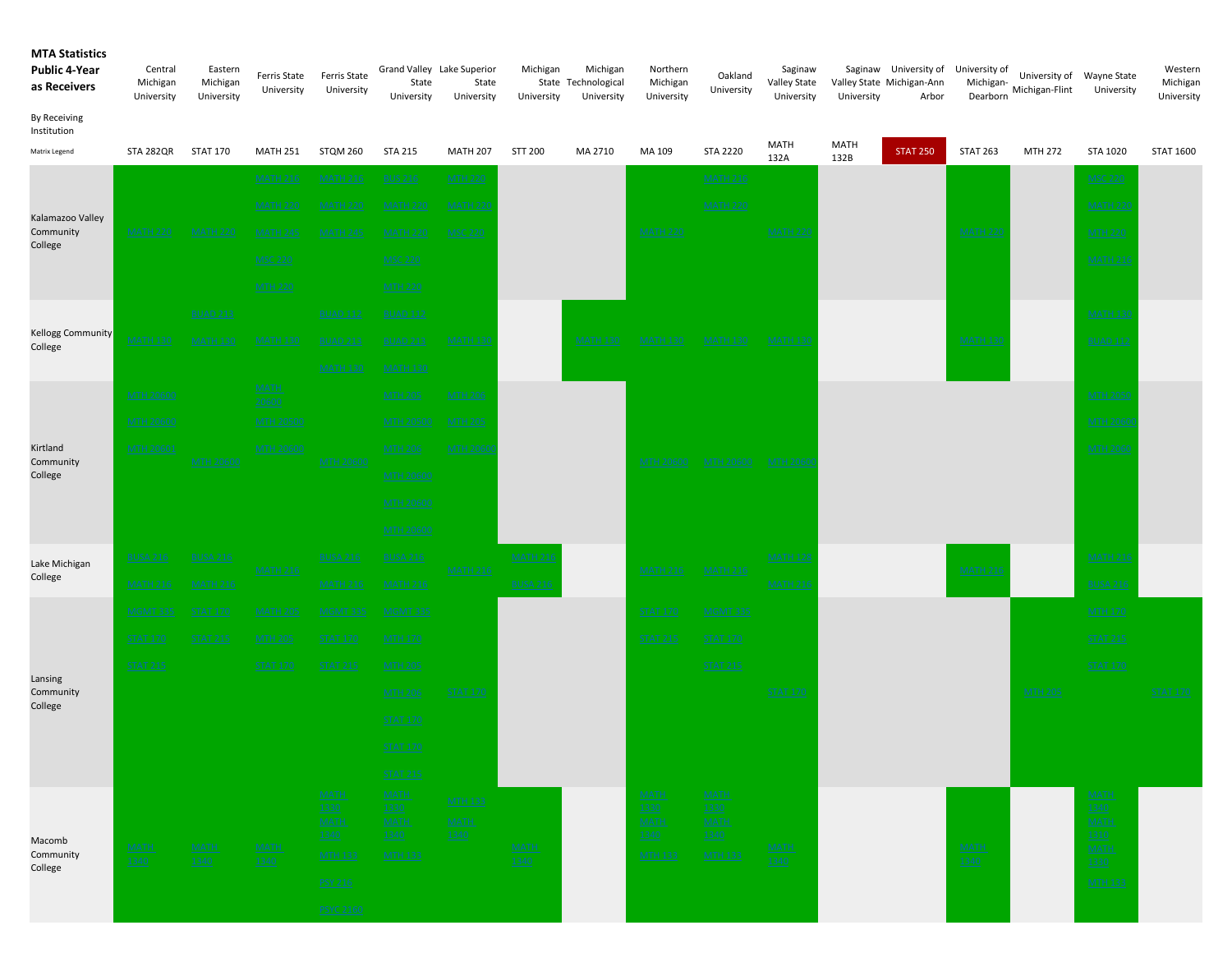## MTA Statistics Public 4-Year as Receivers By Receiving Institution Matrix Legend STA 282QR STAT 170 MATH 251 STQM 260 STA 215 MATH 207 STT 200 MA 2710 MA 109 STA 2220 MATH 132A MATH 132B STAT 250 STAT 263 MTH 272 STA 1020 STAT 1600 Saginaw University of University of Valley State Michigan-Ann Arbor Michigan-University of Dearborn Michigan-Flint University of Wayne State University Western Michigan University Michigan State Technological University Michigan University Northern Michigan University Oakland University Saginaw Valley State University University Central Michigan University Eastern Michigan University Ferris State University Ferris State University Grand Valley Lake Superior State University State University Mid Michigan nd members of MAT 212 MAT 212 MAT 212 MAT 212 MAT 212 MAT 212 MAT 212 MAT 212 MAT 212 MAT 212 MAT 212 MAT 212 MAT 212 MAT 212 MAT 212 MAT 212 MAT 212 MAT 212 MAT 212 MAT 212 MAT 212 MAT 212 MAT 212 MAT 212 MAT 212 MAT 212 MATH 162  $\,$  MATH 162  $\,$  Math  $\,$  Math  $\,$  Math  $\,$  Math  $\,$  Math  $\,$  Math  $\,$  Math  $\,$  Math  $\,$  Math  $\,$  Math  $\,$  Math  $\,$  Math  $\,$  Math  $\,$  Math  $\,$  Math  $\,$  Math  $\,$  Math  $\,$  Math  $\,$  Math  $\,$  Mat MTH 160  $\,$  MATH 190  $\,$ MA 190 MA 190 MA 190 MA 190 MATH 190 MA 290 MATH 190 MATH 190 MATH 190 MATH 290 MATH 150 MATH 150 MATH 150 MATH 150 MATH 169 MATH 169 MATH 169 MATH 169 MATH 115 BUS 105 BUS 105 MATH 115 BUS 105 BUS 105 MATH 115 BUS 105 MATH 115 MATH 115 MATH 115 MATH 115 MATH 11 MTH 200 MTH 200 MTH 200 STAT 200 STAT 200 STAT 200 STAT 200 STAT 200 MTH 200 MTH 200 MTH 131 MTH 131 MTH 131 MTH 131 MTH 132 MTH 132 MTH 132 MTH 132 MTH 132 MTH 132 MTH 132 MTH 132 MTH 132 MTH 13 SMMA 131 SMMA 131 SMMA 131 MTH 131 MTH 131 MTH 131 MTH 131 MTH 131 SMMA 131 SMMA 131 SMMA 131 SMMA 131 SMMA 131 . MAT 1530 MAT 1530 MAT 1530 MAT 1580 MAT 1580 MAT 159 MAT 153 MAT 153 MAT 153 MAT 158 MAT 158 MAT 158 MAT 158 . MAT 1580 MAT 1580 MAT 158 MAT 153 MAT 1530 MAT 1530 MAT 1530 MAT 1530 MAT 1530 MAT 1530 MAT 1530 MAT 1531 MAT 153 MAT 1580 MATH 158 MAT 158 MTH 122  $\,$  MATH 122  $\,$  MATH 122  $\,$  Math 122  $\,$  Math 122  $\,$  Math 122  $\,$  Math 122  $\,$ MATH 122  $\,$  BUS 201  $\,$  BUS 201  $\,$  BUS 201  $\,$  BUS 201  $\,$  BUS 201  $\,$  BUS 201  $\,$  BUS 201  $\,$ St. Clair County MATH 150 MATH 150 MATH 150 MATH 150 MATH 150 MATH 150 Southwestern Michigan College MATH 150 MATH 150 MATH 150 MATH 150 MATH 122 MATH 122 MATH 122 MATH 122 MATH 122 Schoolcraft College MATH 122 MATH 122 MATH 122 MATH 122 Oakland Community College MAT 1580 MAT 1580 MAT 1580 MAT 1580 MAT 1580 Northwestern Michigan College MTH 131 MTH 131 MTH 131 SMMA 131 SMMA 131 MMA 131 MTH 131 North Central Michigan College STAT 200 STAT 200 STAT 200 STAT 200 STAT 200 STAT 200 Muskegon Community College MATH 150 MATH 150 MATH 150 Mott Community Not college MATH 150 MATH 150 MATH 150 MATH 150 MATH 150 Montcalm Community College .<br>MAT<u>H 190</u> MATH 190 MA 290 MATH 190 MATH 190 MATH 190 MATH 190 MATH 190 MATH 290 <u>MATH 190 MATH 190</u> Monroe County Community College MATH 162 MATH 162 MATH 162 MATH 162 MATH 162 MATH 162

Community College

MTH 120 MTH 120 MTH 120 MTH 120 MTH 120